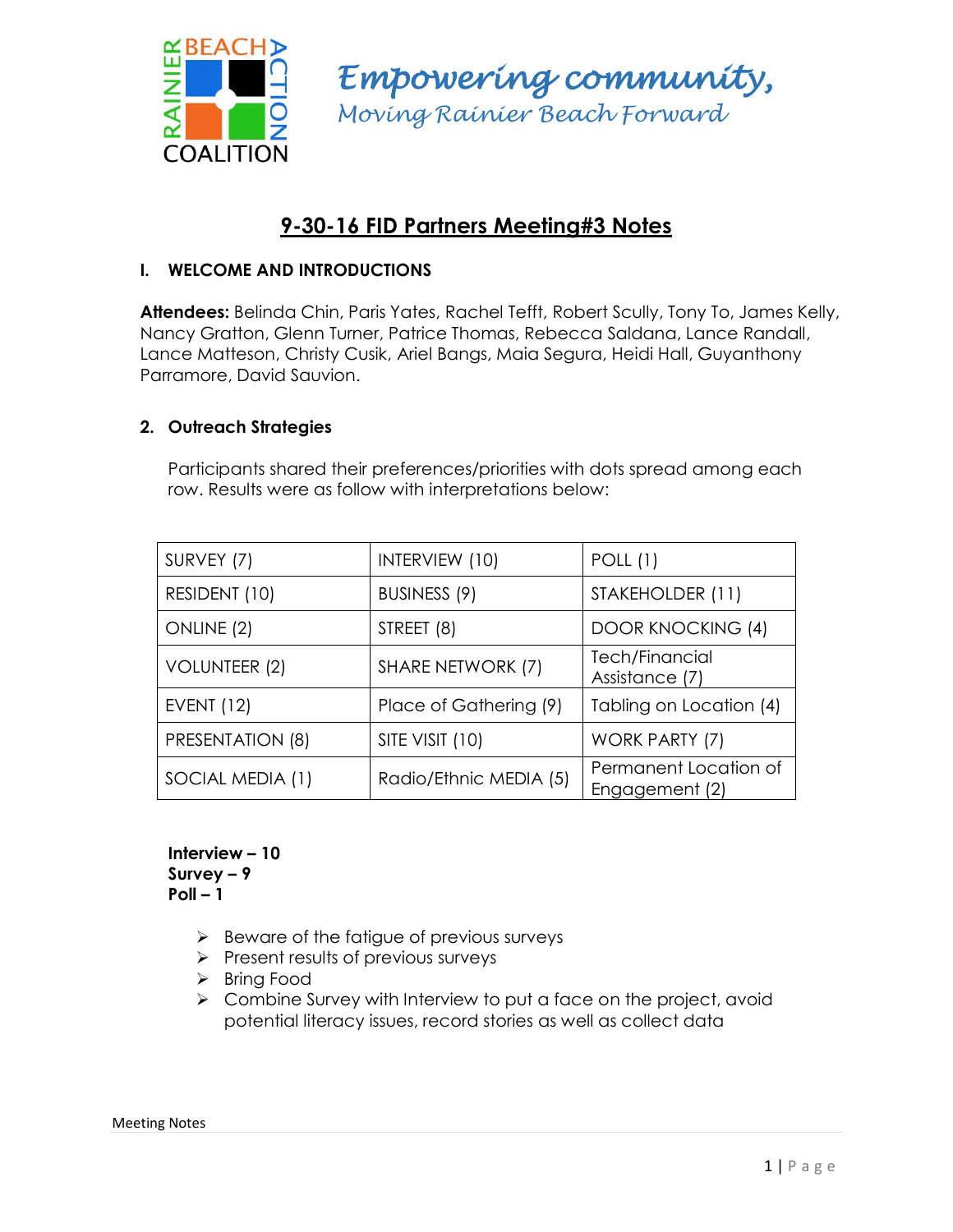

*Empowering community,* 

*Moving Rainier Beach Forward*

#### **Resident – 10 Business - 9 Stakeholder – 11**

- $\triangleright$  Street should allow a more representative range of demographics
- Prioritizing people of P.O.C., low income, homeless and newcomer (addressing the fact that economy is changing rapidly, there could also be direct community benefit)
- $\triangleright$  Include Industrial strip along MLK
- $\triangleright$  Youth should have the chance to weigh in/have jobs available in their neighborhood
- $\triangleright$  Recognize who has skills and the existing skillset
- Make it easy/safe/transparent for residents to get involved
- $\triangleright$  Work with companies to honor training opportunities/job openings (Priority Hire)

#### **Online – 2 Street – 8 Door Knocking – 4**

- $\triangleright$  Street should allow a more representative range of demographics
- Prioritizing people of P.O.C., low income, homeless and newcomer

## **Volunteer – 2 Share Network – 7 Tech./Financial Assistance – 7**

- $\triangleright$  Include South Communities Organizing Racial/Regional Equity (S-CORE)
- Leverage Communities of Opportunity network and Learning **Communities**
- Include Broker/Real Estate Partners

#### **Event – 12 Place of Gathering – 9 Tabling on Location – 4**

- $\triangleright$  Pop-up events (similar to Corner Greeters
- Food System Public Tour (various ways people/business contribute to the food system
- Demonstration project with Chef Ariel's donuts, following product from "Seed to Table to Soil"
- ► Check with Washington Latino Farmers Network (pop-up stands)

# Meeting Notes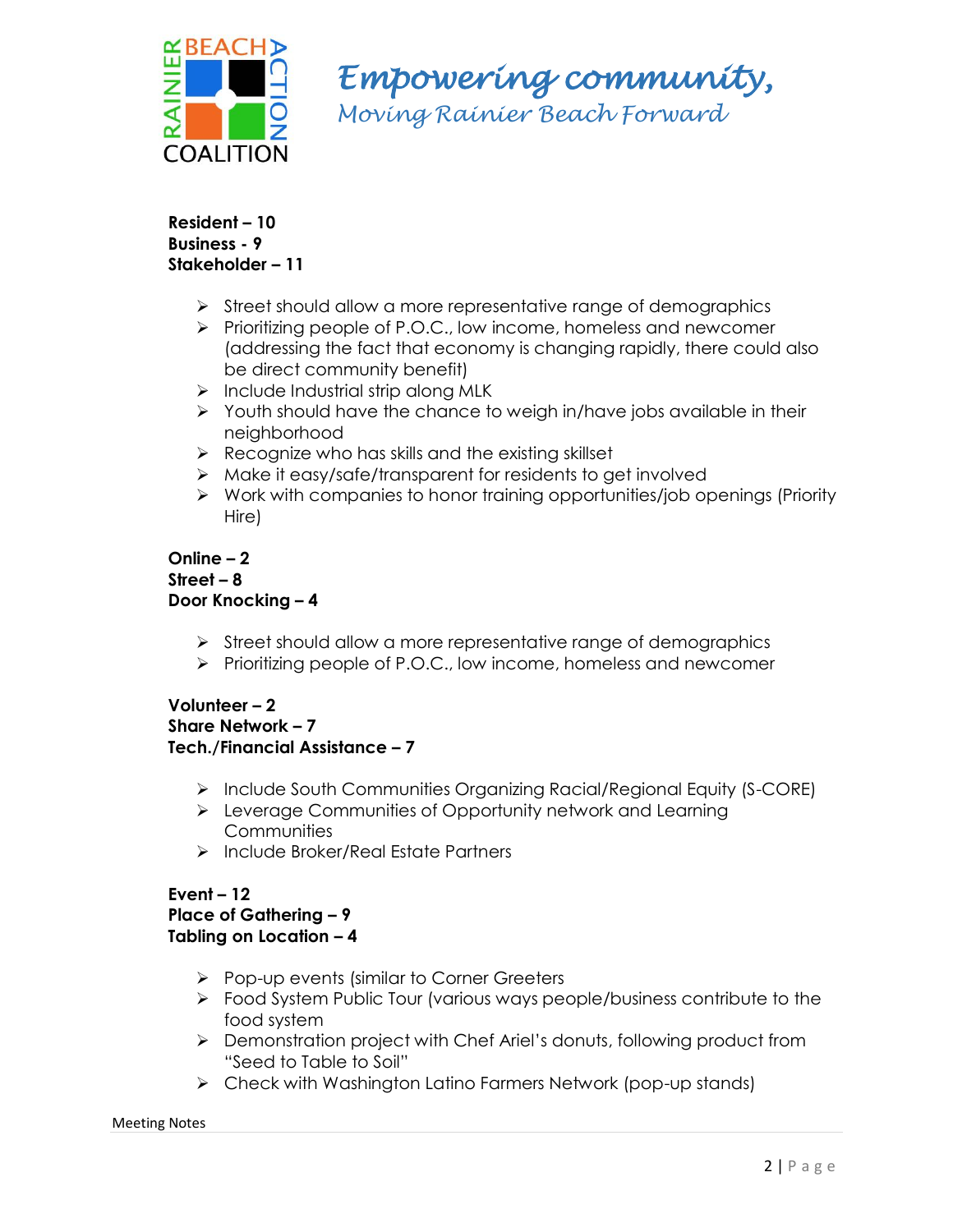

*Empowering community,* 

*Moving Rainier Beach Forward*

**Presentation – 8 Site Visit – 10 Work Party – 7**

- $\triangleright$  Natural flow from presentation to site visit to work party
- $\triangleright$  Work parties need to be reconsidered. They assume a certain economic level/income and leisure time that could be associated more with incoming population
- Look at the model of the East African Elderly dinners at RB Urban Farm
- $\triangleright$  Important to meet people where they are
- $\triangleright$  Build community with food delivery. Show care with box of food designed with inspirational messages. "Interactive + Edible" concept (Arduno Kit for food)
- Snack Pack from Emergency Feeding Program. Partner with schools to design bags/Statement of support
- Rainier Valley Food Bank looking to expand their Good Food Bags to 30 families
- Outreach to Youth re-entry. Stipend to support youth entrepreneurship (potential with overabundance of food produced to be shared)
- $\triangleright$  Parks & Rec. Owns 10% of City land. Ways to figure out the Food System. How to take care of Food Waste and provide Youth employment?

## **Social Media – 1 Radio/Ethnic Media – 5 Permanent Location of Engagement – 2**

# **3. Program Strategies**

Participants repeated the same exercise as previously for Program Strategies. Results were as follow with interpretations below:

| <b>FARM (8)</b>         | MARKET (8)                  | CENTER (4)            |
|-------------------------|-----------------------------|-----------------------|
| <b>PRODUCTION (5)</b>   | VALUE-ADD (5)               | CULINARY ARTS 11 ()   |
| APPRENTICESHIP (11)     | <b>COLLEGE TRAINING (7)</b> | <b>INCUBATOR (5)</b>  |
| BREWERY (0)             | <b>BAKING CENTER (6)</b>    | Community Kitchen (7) |
| <b>TEST KITCHEN (7)</b> | Commissary Kitchen (4)      | Incubator Kitchen (6) |
| HEALTHY (8)             | Culturally Relevant (10)    | AFFORDABLE (10)       |